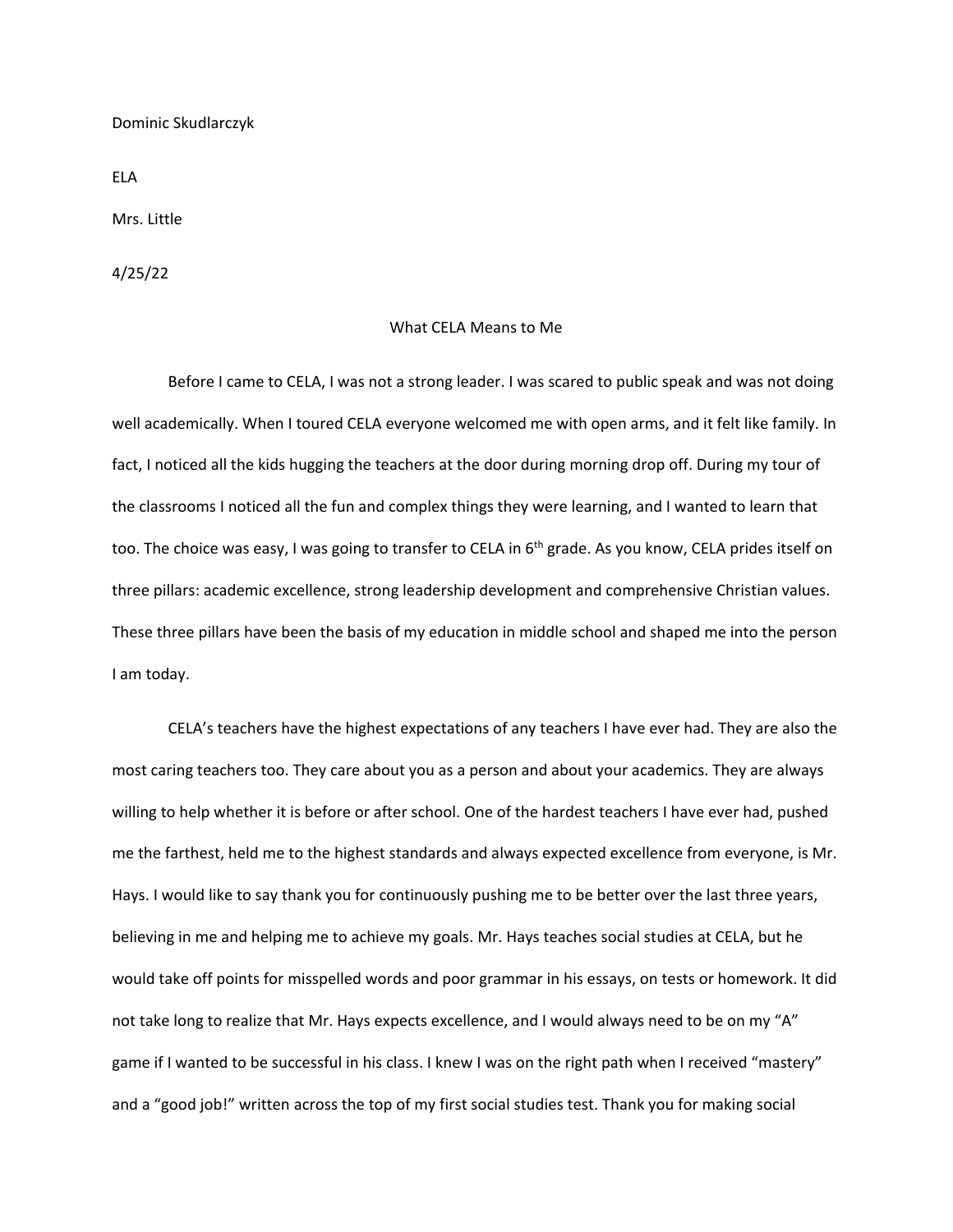studies interesting, having stories to help us remember the facts or to help us see the cause and effects for certain things that happened. I know I will be well prepared for Catholic Memorial High School because all the teachers at CELA have pushed me to be my best. I recently took a placement test for CMH and placed into the accelerated core classes! The CELA teachers have taught me things I never thought I could comprehend and believed in me when I needed it the most. For this I thank you all.

At CELA we have Christian Values and Leadership Development class (CVLD). One week we have a student led chapel and the next week we have a teacher led chapel. We discuss and present a new Christian value every two weeks. At chapel you sit with your chapel families and chapel buddy. Having a chapel buddy is one of my favorite parts of CVLD. As Chapel buddies we have a chance to be leaders to younger kids in the school by leading them in prayer on announcements and doing service projects with them. This year, I was assigned to my first 3k chapel buddy Matthew. I really enjoyed my time with him and will miss him next year. Over the last three years my faith in God has become stronger, I have learned more about the Bible and heard new Bible stories. My most impactful CVLD was my very first CVLD lesson, when we were learning about growing in faith. We made a little necklace that had a tiny little mustard seed in it. The mustard seed was to represent faith as small as a mustard seed will grow and can move mountains. This has stuck with me the last three years which has helped me grow in my faith and I hope to move mountains when I leave CELA. (Here is my mustard seed necklace we made on my first CVLD at CELA.)

We are a leadership academy, so this means that we are given opportunities to be leaders in school. When my family came to the school cookout before the first day of school for 6<sup>th</sup> grade, we met Mr. and Mrs. Nahey. I will never forget what Mr. Nahey, said to my parents, "every child is a leader, it's up to their institution to bring that out of them." He continued to talk about classes offered at CELA like public speaking, leadership class, morning and afternoon announcements and leading of prayer during lunch. Listening to him speak, I never thought I would be confident enough to do this all. Well, I am here